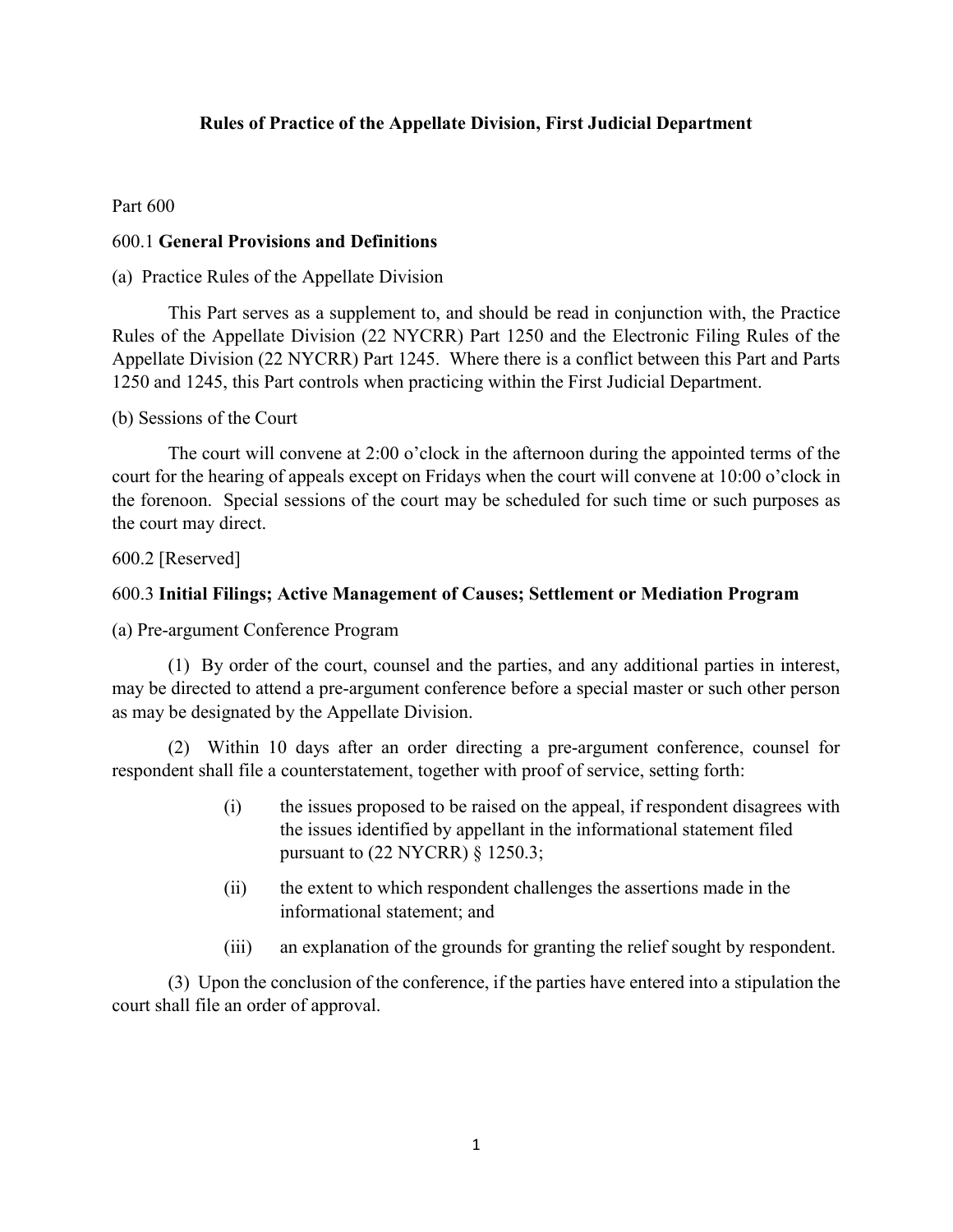#### 600.4 **Motions**

(a) Electronically Filed Motions. One hard copy of electronically filed motion papers shall be filed with the clerk in accordance with section 1245.6(a) of the Electronic Filing Rules of the Appellate Division ([22 NYCRR] Part 1245).

(b) Leave to File Amicus Curiae Brief. A motion to serve and file an amicus curiae brief shall include six copies of the proposed brief.

600.5 [Reserved]

600.6 [Reserved]

600.7 [Reserved]

600.8 [Reserved]

## 600.9 **Time, Number and Manner of Filing of Records, Appendices and Briefs**

(a) Filing and Service of Digital Copies of Record, Appendices and Briefs

(1) Digital copies of the records, appendices and briefs filed pursuant to (22 NYCRR) § 1250.9(a), (c) and (d) shall comply with the technical specifications for electronically filed documents set forth in Attachment A to Electronic Rules of the Appellate Division ([22 NYCRR] Part 1245) and shall be filed and served by e-mail. Emails to the court shall be directed as follows:

- (i) In civil matters AD1copy-civil $\omega$ nycourts.gov
- (ii) In criminal matters  $AD1$ copy-criminal@nycourts.gov
- (iii) In Family Court matters AD1copy-family@nycourts.gov

(2) Records, appendices and briefs filed electronically through NYCSEF shall satisfy the digital copy requirements of (22 NYCRR)  $\S$  1250(a), (c) and (d).

600.10 [Reserved]

## 600.11 **Additional Rules Relating to Criminal Appeals**

(a) Transcript of Proceedings. Where an appeal in a criminal matter is prosecuted on the original record or by the appendix method, the appellant shall serve a copy of the transcript of the proceedings upon the respondent together with the brief and appendix, and cause a copy to be filed with the court.

600.12 [Reserved]

600.13 [Reserved]

600.14 [Reserved]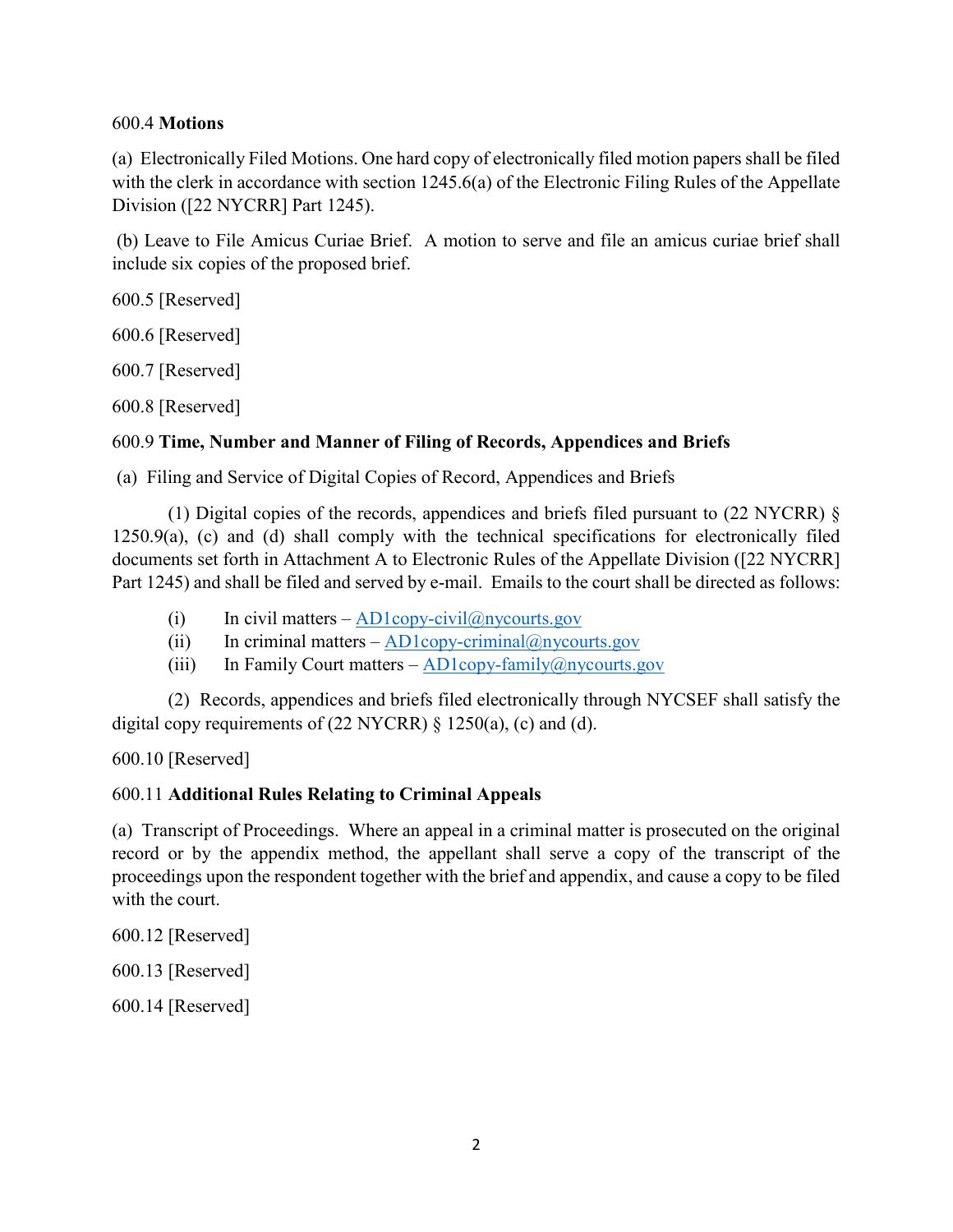# 600.15 **Calendar Preferences; Calendar Notice; Oral Argument; Post-Argument Submissions**

(a) Calendar Notice

All appeals or causes shall be noticed for a term of the court as enumerated or non-enumerated.

The following appeals are to be noticed as enumerated:

(1) Appeals from final orders and judgments of the Supreme Court, other than those dismissing a cause for failure to prosecute, for failure to serve a complaint or for failure to obey an order of disclosure or to stay or compel arbitration.

(2) Appeals from decrees or orders of the Surrogate's Court finally determining a special proceeding.

- (3) Appeals from orders granting or denying motions for a new trial.
- (4) Appeals from orders granting or denying motions for summary judgment.

(5) Appeals from orders granting or denying motions to dismiss a complaint, a cause of action, a counterclaim or an answer in point of law.

- (6) Appeals from orders of the Appellate Term.
- (7) Appeals from judgments or orders in criminal proceedings.
- (8) Special proceedings transferred to this court for disposition.
- (9) Controversies on agreed statement of facts.
- (10) Appeals from orders of the Family Court finally determining a special proceeding.
- (11) Appeals from orders granting or denying custody of minors after a hearing.

(12) Special proceedings challenging determination of the New York City tax appeals tribunal.

(13) Such other appeals as the court or a justice thereof may designate as enumerated.

(b) All other types of appeals not set forth in subdivision (a) of this section shall be noticed as non-enumerated.

(c) How Placed on the Calendar; filing time

(1) Appellant's Filing. An appeal or cause shall be placed on the calendar, by the appellant or moving party filing with the clerk, at least 57 days before the first day of the term for which the matter shall have been noticed, the record on appeal or appendix and brief, in the manner and number required by (22 NYCRR) § 1250.9(a), and a note of issue, with proof of service, stating the term for which noticed, the date of the notice of appeal, the date the judgment or order was entered, the name of the justice who made the decision, the nature of the appeal or cause, and the index or indictment number and the Appellate Division number.